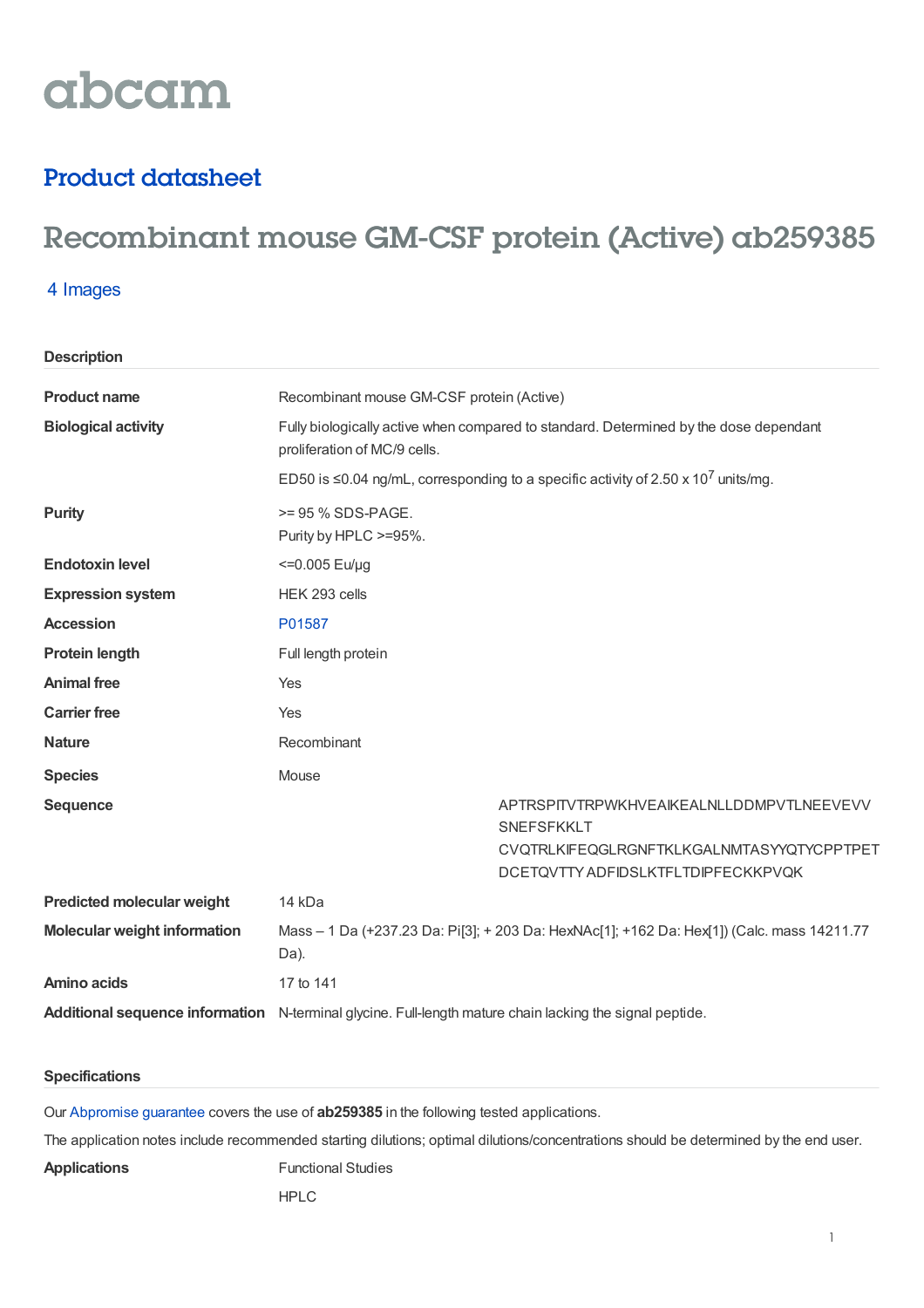| SDS-PAGE<br>Cell Culture<br><b>Form</b><br>Lyophilized<br><b>Additional notes</b><br>This protein is filter sterilised prior to aliquoting and lyophilisation. All aliquoting and lyophilisation<br>steps are performed in a sterile environment<br><b>Preparation and Storage</b><br><b>Stability and Storage</b><br>Shipped at Room Temperature. Store at Room Temperature.<br>Information available upon request.<br>This product is an active protein and may elicit a biological response in vivo, handle with caution.<br><b>Reconstitution</b><br>Reconstitute with phosphate buffered saline. Store lyophilized form at room temperature.<br>Reconstitute, aliquot and store at -80°C for 12 months or +4°C for 1 week.Avoid repeated freeze-<br>thaw. Lyophilized contents may appear as either a translucent film or a white powder. This<br>variance does not affect the quality of the product.<br><b>General Info</b><br><b>Function</b><br>Cytokine that stimulates the growth and differentiation of hematopoietic precursor cells from<br>various lineages, including granulocytes, macrophages, eosinophils and erythrocytes.<br><b>Sequence similarities</b><br>Belongs to the GM-CSF family. |                              | <b>Mass Spectrometry</b> |  |
|-----------------------------------------------------------------------------------------------------------------------------------------------------------------------------------------------------------------------------------------------------------------------------------------------------------------------------------------------------------------------------------------------------------------------------------------------------------------------------------------------------------------------------------------------------------------------------------------------------------------------------------------------------------------------------------------------------------------------------------------------------------------------------------------------------------------------------------------------------------------------------------------------------------------------------------------------------------------------------------------------------------------------------------------------------------------------------------------------------------------------------------------------------------------------------------------------------------------|------------------------------|--------------------------|--|
|                                                                                                                                                                                                                                                                                                                                                                                                                                                                                                                                                                                                                                                                                                                                                                                                                                                                                                                                                                                                                                                                                                                                                                                                                 |                              |                          |  |
|                                                                                                                                                                                                                                                                                                                                                                                                                                                                                                                                                                                                                                                                                                                                                                                                                                                                                                                                                                                                                                                                                                                                                                                                                 |                              |                          |  |
|                                                                                                                                                                                                                                                                                                                                                                                                                                                                                                                                                                                                                                                                                                                                                                                                                                                                                                                                                                                                                                                                                                                                                                                                                 |                              |                          |  |
|                                                                                                                                                                                                                                                                                                                                                                                                                                                                                                                                                                                                                                                                                                                                                                                                                                                                                                                                                                                                                                                                                                                                                                                                                 |                              |                          |  |
|                                                                                                                                                                                                                                                                                                                                                                                                                                                                                                                                                                                                                                                                                                                                                                                                                                                                                                                                                                                                                                                                                                                                                                                                                 |                              |                          |  |
|                                                                                                                                                                                                                                                                                                                                                                                                                                                                                                                                                                                                                                                                                                                                                                                                                                                                                                                                                                                                                                                                                                                                                                                                                 |                              |                          |  |
|                                                                                                                                                                                                                                                                                                                                                                                                                                                                                                                                                                                                                                                                                                                                                                                                                                                                                                                                                                                                                                                                                                                                                                                                                 |                              |                          |  |
|                                                                                                                                                                                                                                                                                                                                                                                                                                                                                                                                                                                                                                                                                                                                                                                                                                                                                                                                                                                                                                                                                                                                                                                                                 |                              |                          |  |
|                                                                                                                                                                                                                                                                                                                                                                                                                                                                                                                                                                                                                                                                                                                                                                                                                                                                                                                                                                                                                                                                                                                                                                                                                 |                              |                          |  |
|                                                                                                                                                                                                                                                                                                                                                                                                                                                                                                                                                                                                                                                                                                                                                                                                                                                                                                                                                                                                                                                                                                                                                                                                                 |                              |                          |  |
|                                                                                                                                                                                                                                                                                                                                                                                                                                                                                                                                                                                                                                                                                                                                                                                                                                                                                                                                                                                                                                                                                                                                                                                                                 |                              |                          |  |
|                                                                                                                                                                                                                                                                                                                                                                                                                                                                                                                                                                                                                                                                                                                                                                                                                                                                                                                                                                                                                                                                                                                                                                                                                 |                              |                          |  |
|                                                                                                                                                                                                                                                                                                                                                                                                                                                                                                                                                                                                                                                                                                                                                                                                                                                                                                                                                                                                                                                                                                                                                                                                                 | <b>Cellular localization</b> | Secreted.                |  |

#### **Images**



protein (Active) (ab259385)

Fully biologically active when compared to standard. Determined by the dose dependant proliferation of MC/9 cells.

ED50 is ≤0.04 ng/mL, corresponding to a specific activity of 2.50 x  $10<sup>7</sup>$  units/mg.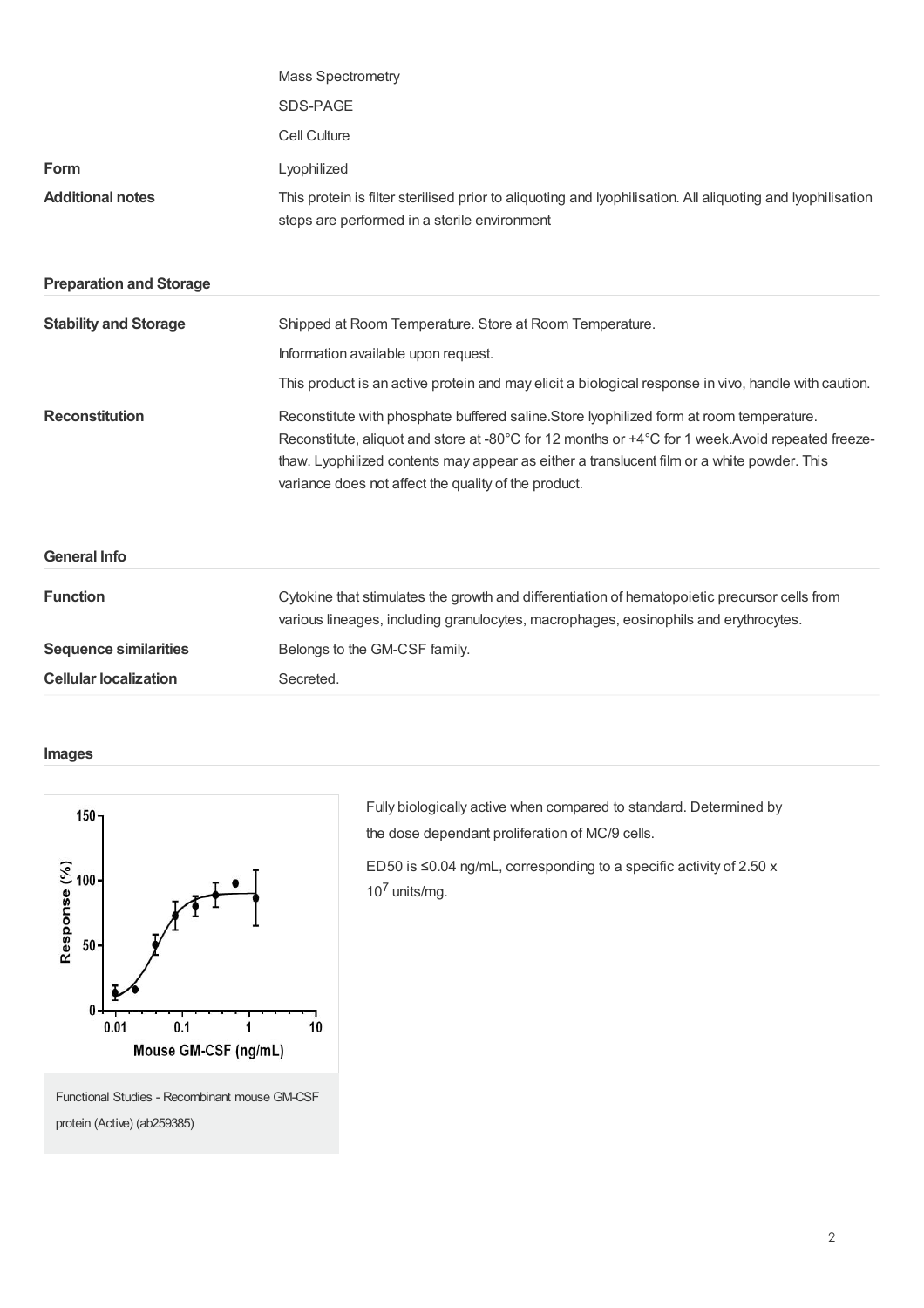

SDS-PAGE analysis of ab259385.

SDS-PAGE - Recombinant mouse GM-CSF protein (Active) (ab259385)



#### Purity >= 95%.

The spectrum was recorded using a 1260 Infinity II HPLC system with DAD and a MabPac RP column (3.0x100 mm, 4 um), 5 uL of purified protein was injected and the gradient run from 80 % water:TFA (99.9:0.1 v/v) and 20 % acetonitrile:water:TFA (90:9.9:0.1 v/v/v) to 20 % water:TFA (99.9:0.1 v/v) and 80 % acetonitrile:water:TFA (90:9.9:0.1 v/v/v) within 3 minutes followed by an isocratic step for another 3 min. Flow rate was 0.5 mL/min and the column compartment temperature was 50 °C.

HPLC - Recombinant mouse GM-CSF protein (Active) (ab259385)



Mass Spectrometry - Recombinant mouse GM-CSF protein (Active) (ab259385)

Mass – 1 Da (+237.23 Da: Pi[3]; + 203 Da: HexNAc[1]; +162 Da: Hex[1]) (Calc. mass 14211.77 Da).

The spectrum was recorded with a 6545XT AdvanceBio LC/Q-TOF (Agilent Technologies) and a MabPac RP column (42.1x50 mm, 4 µm, Thermo Scientific). 5 µL of purified protein was injected and the gradient run from 85 % water:FA (99.9:0.1 v/v) and 15 % acetonitrile:FA (90:9.9:0.1 v/v/v) to 55 % water:FA (99.9:0.1 v/v) and 45 % acetonitrile:FA (90:9.9:0.1 v/v/v) within 3 minutes followed by an isocratic step for another 2.5 min. Flow rate was 0.4 mL/min and the column compartment temperature was 60 °C. Data was analysed and deconvoluted using the Bioconfirm software (Agilent Technologies).